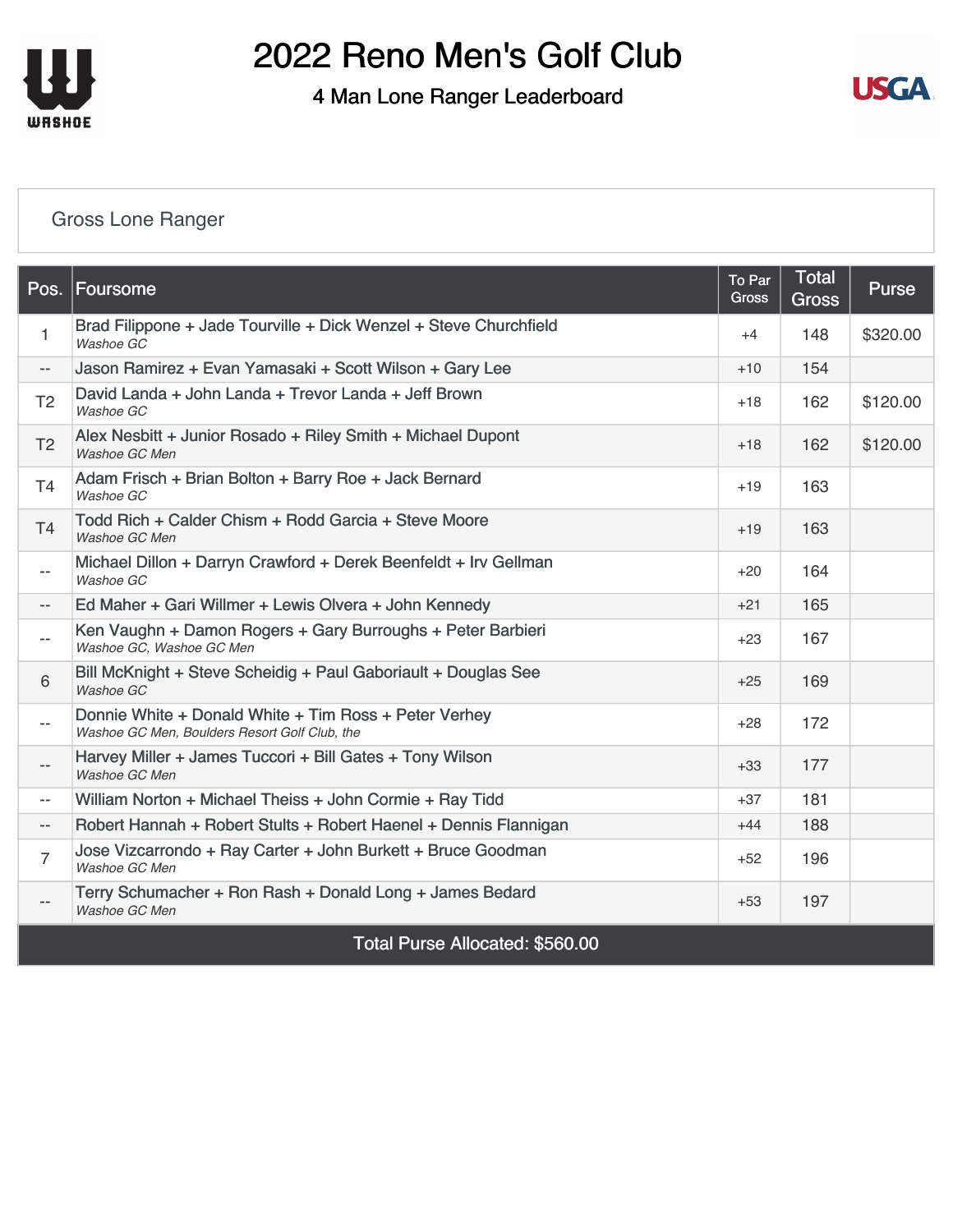

4 Man Lone Ranger Leaderboard



#### [Net Lone Ranger](https://static.golfgenius.com/v2tournaments/8161026444852485495?called_from=&round_index=6)

|                          | Pos. Foursome                                                                                          | To Par<br><b>Net</b> | <b>Total</b><br><b>Net</b> | <b>Purse</b> |
|--------------------------|--------------------------------------------------------------------------------------------------------|----------------------|----------------------------|--------------|
| $\mathbf{1}$             | Jason Ramirez + Evan Yamasaki + Scott Wilson + Gary Lee                                                | $-15$                | 129                        | \$320.00     |
| $\overline{2}$           | Donnie White + Donald White + Tim Ross + Peter Verhey<br>Washoe GC Men, Boulders Resort Golf Club, the | $-8$                 | 136                        | \$240.00     |
| $-\,-$                   | David Landa + John Landa + Trevor Landa + Jeff Brown<br>Washoe GC                                      | -6                   | 138                        |              |
| T <sub>3</sub>           | William Norton + Michael Theiss + John Cormie + Ray Tidd                                               | $-4$                 | 140                        | \$120.00     |
| T <sub>3</sub>           | Michael Dillon + Darryn Crawford + Derek Beenfeldt + Irv Gellman<br>Washoe GC                          | $-4$                 | 140                        | \$120.00     |
| T <sub>3</sub>           | Harvey Miller + James Tuccori + Bill Gates + Tony Wilson<br>Washoe GC Men                              | $-4$                 | 140                        | \$120.00     |
| T <sub>6</sub>           | Ken Vaughn + Damon Rogers + Gary Burroughs + Peter Barbieri<br>Washoe GC, Washoe GC Men                | $-3$                 | 141                        |              |
| T <sub>6</sub>           | Ed Maher + Gari Willmer + Lewis Olvera + John Kennedy                                                  | $-3$                 | 141                        |              |
| $-$                      | Brad Filippone + Jade Tourville + Dick Wenzel + Steve Churchfield<br>Washoe GC                         | $-1$                 | 143                        |              |
| $- -$                    | Bill McKnight + Steve Scheidig + Paul Gaboriault + Douglas See<br>Washoe GC                            | $-1$                 | 143                        |              |
| $-$                      | Alex Nesbitt + Junior Rosado + Riley Smith + Michael Dupont<br>Washoe GC Men                           | E                    | 144                        |              |
| --                       | Todd Rich + Calder Chism + Rodd Garcia + Steve Moore<br>Washoe GC Men                                  | E                    | 144                        |              |
| --                       | Adam Frisch + Brian Bolton + Barry Roe + Jack Bernard<br>Washoe GC                                     | $+1$                 | 145                        |              |
| 8                        | Robert Hannah + Robert Stults + Robert Haenel + Dennis Flannigan                                       | $+4$                 | 148                        |              |
| $\overline{\phantom{a}}$ | Jose Vizcarrondo + Ray Carter + John Burkett + Bruce Goodman<br>Washoe GC Men                          | $+8$                 | 152                        |              |
| 9                        | Terry Schumacher + Ron Rash + Donald Long + James Bedard<br>Washoe GC Men                              | $+9$                 | 153                        |              |
|                          | $T \cdot \cdot \cdot T$ $\cdot \cdot \cdot T$                                                          |                      |                            |              |

Total Purse Allocated: \$920.00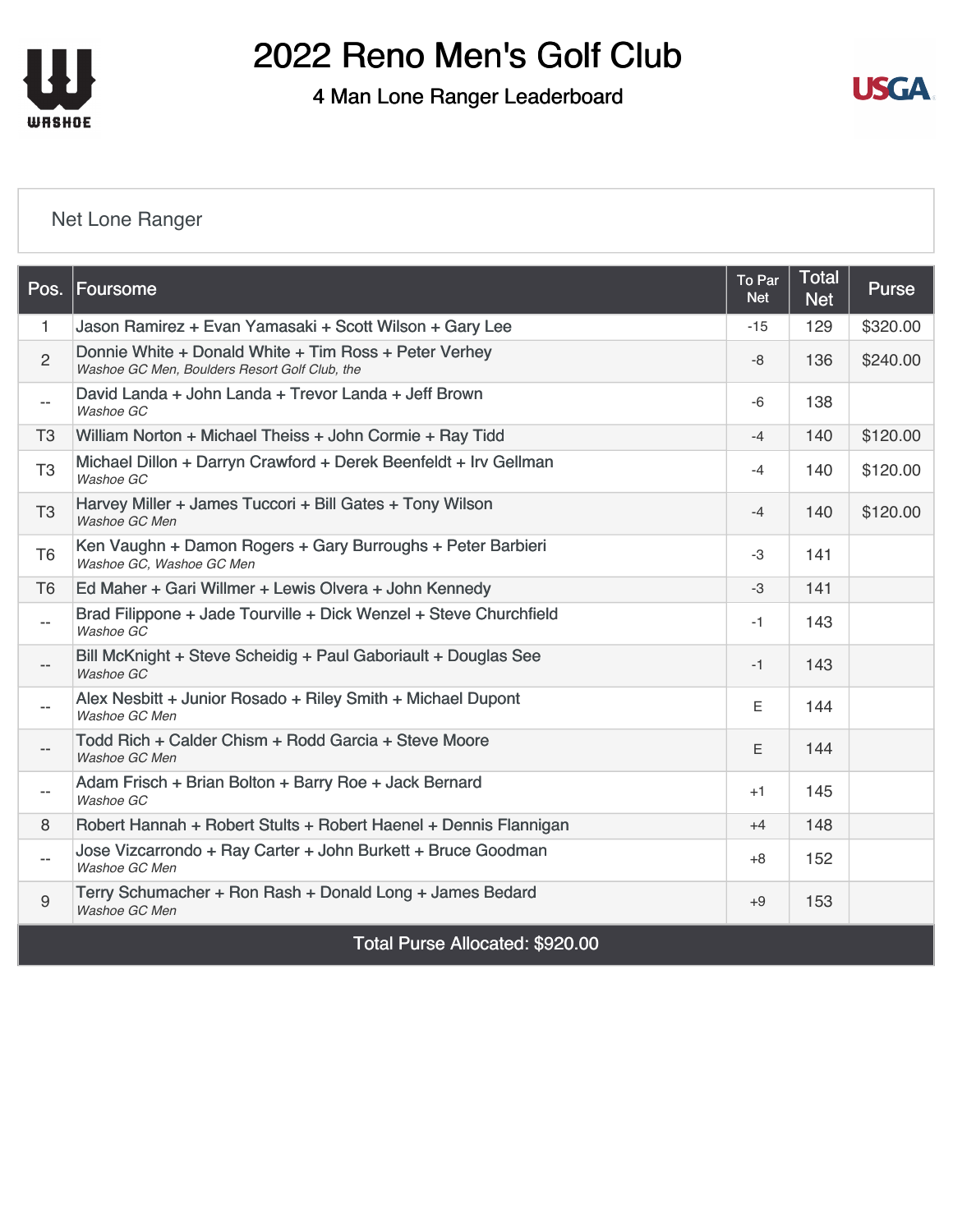

4 Man Lone Ranger Leaderboard



#### [Gross Skins](https://static.golfgenius.com/v2tournaments/8161026465320689017?called_from=&round_index=6)

| Player                                                         | <b>Skins</b> | <b>Purse</b> | <b>Details</b>            |  |
|----------------------------------------------------------------|--------------|--------------|---------------------------|--|
| <b>Dick Wenzel</b><br>Washoe GC                                | 2            | \$130.00     | Birdie on 2, Birdie on 12 |  |
| James Tuccori                                                  |              | \$65.00      | Birdie on 11              |  |
| <b>Tony Wilson</b><br>\$65.00<br>Birdie on 10<br>Washoe GC Men |              |              |                           |  |
| <b>Total Purse Allocated: \$260.00</b>                         |              |              |                           |  |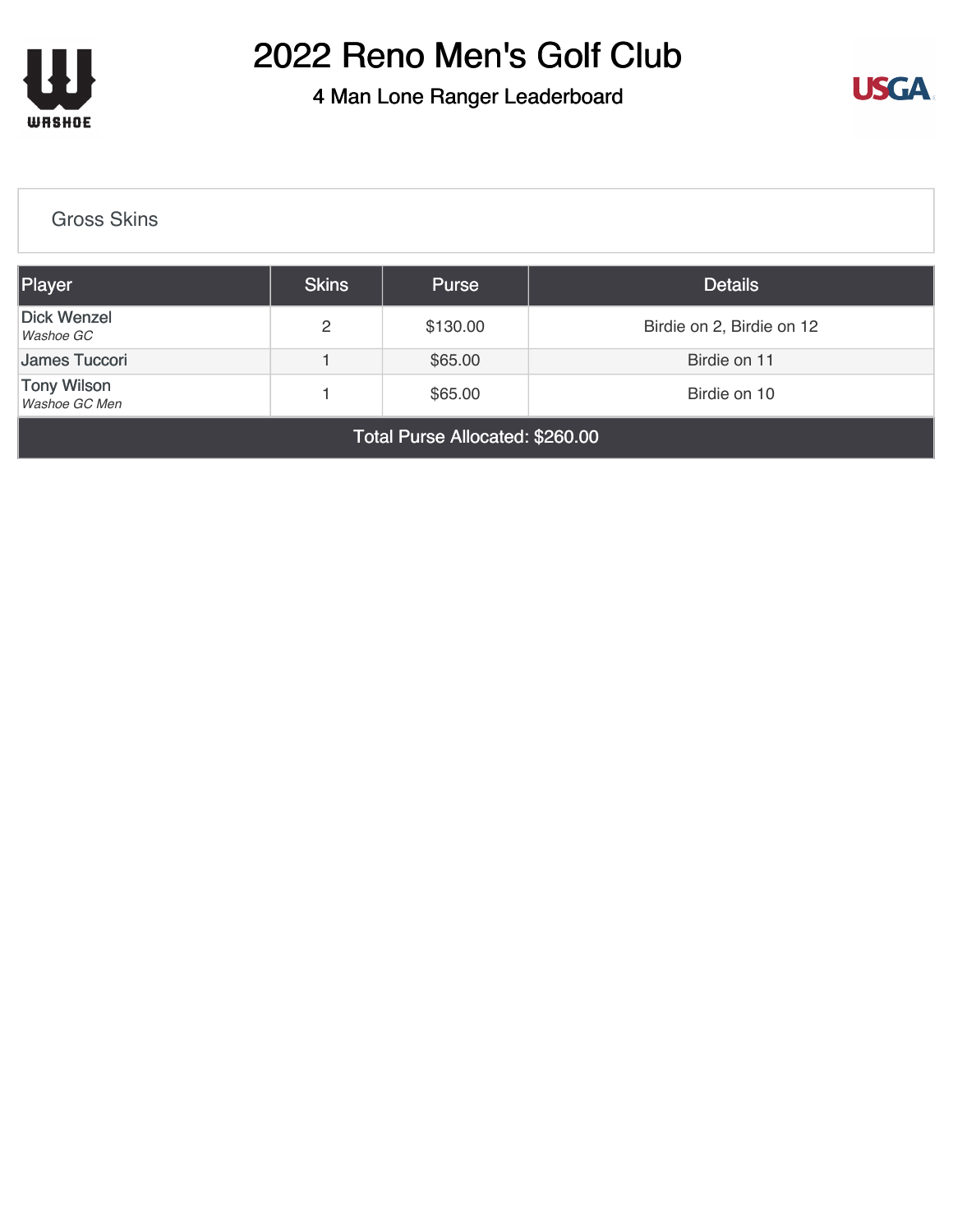

4 Man Lone Ranger Leaderboard



[Net Skins](https://static.golfgenius.com/v2tournaments/8161026483440082298?called_from=&round_index=6)

| Player                              | <b>Skins</b> | <b>Purse</b> | <b>Details</b> |  |
|-------------------------------------|--------------|--------------|----------------|--|
| <b>William Norton</b>               |              | \$50.00      | Eagle on 13    |  |
| John Landa                          |              | \$50.00      | Eagle on 18    |  |
| Evan Yamasaki                       |              | \$50.00      | Eagle on 17    |  |
| James Tuccori                       |              | \$50.00      | Eagle on 11    |  |
| <b>Tony Wilson</b><br>Washoe GC Men |              | \$50.00      | Eagle on 10    |  |
| $\cdots$ $\cdots$<br>-              |              |              |                |  |

Total Purse Allocated: \$250.00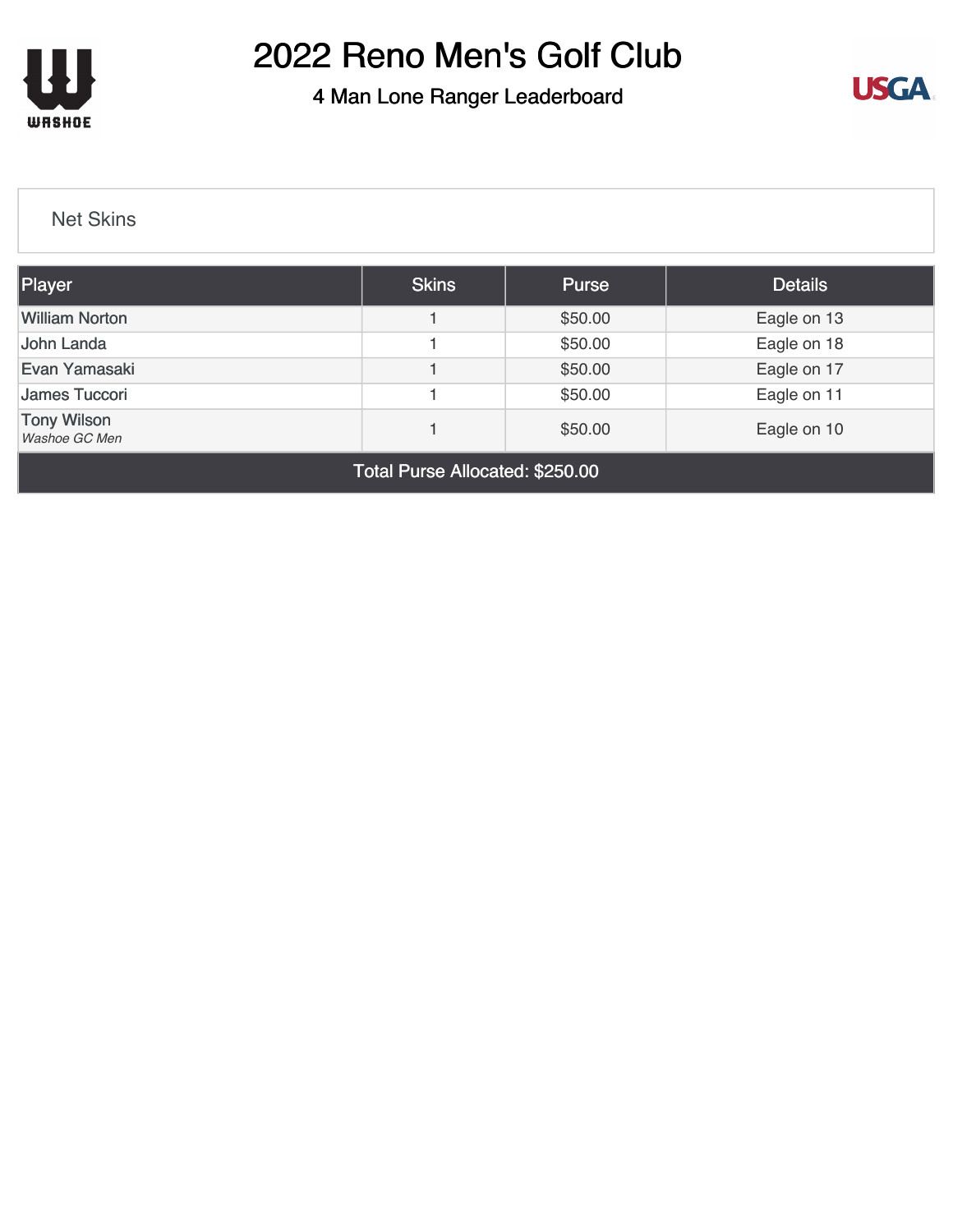

4 Man Lone Ranger Leaderboard



[Gross Bonus Side Game \(\\$450 added by RMGC\) - Individual Gross Net](https://static.golfgenius.com/v2tournaments/8575546824717261851?called_from=&round_index=6)

| Pos.                     | Player                               | To Par<br><b>Gross</b> | Total<br><b>Gross</b> | <b>Purse</b> |
|--------------------------|--------------------------------------|------------------------|-----------------------|--------------|
| 1                        | <b>Dick Wenzel</b><br>Washoe GC      | $-1$                   | 71                    | \$60.00      |
| $\overline{2}$           | <b>Brad Filippone</b>                | $+4$                   | 76                    | \$50.00      |
| $\,3$                    | <b>Junior Rosado</b>                 | $+5$                   | 77                    | \$40.00      |
| T <sub>4</sub>           | <b>Michael Dillon</b><br>Washoe GC   | $+6$                   | 78                    | \$15.00      |
| T4                       | <b>Steve Churchfield</b>             | $+6$                   | 78                    | \$15.00      |
| $\overline{\phantom{a}}$ | <b>Jason Ramirez</b>                 | $+7$                   | 79                    |              |
| $\overline{\phantom{a}}$ | John Kennedy                         | $+7$                   | 79                    |              |
| T <sub>6</sub>           | <b>Alex Nesbitt</b>                  | $+9$                   | 81                    |              |
| T <sub>6</sub>           | <b>Rodd Garcia</b><br>Washoe GC Men  | $+9$                   | 81                    |              |
| $-$                      | <b>Damon Rogers</b><br>Washoe GC Men | $+10$                  | 82                    |              |
| $\overline{\phantom{a}}$ | <b>James Tuccori</b>                 | $+11$                  | 83                    |              |
| T <sub>8</sub>           | <b>Trevor Landa</b><br>Washoe GC     | $+12$                  | 84                    |              |
| $\overline{\phantom{m}}$ | <b>Gary Lee</b>                      | $+12$                  | 84                    |              |
| T <sub>8</sub>           | <b>Adam Frisch</b>                   | $+12$                  | 84                    |              |
| T <sub>8</sub>           | <b>Jade Tourville</b><br>Washoe GC   | $+12$                  | 84                    |              |
| $\overline{\phantom{a}}$ | <b>Paul Gaboriault</b>               | $+12$                  | 84                    |              |
| $\overline{\phantom{a}}$ | <b>Gary Burroughs</b>                | $+13$                  | 85                    |              |
| <b>T11</b>               | <b>Riley Smith</b><br>Washoe GC Men  | $+13$                  | 85                    |              |
| T11                      | <b>Steve Moore</b>                   | $+13$                  | 85                    |              |
| <b>T13</b>               | Peter Barbieri<br>Washoe GC Men      | $+14$                  | 86                    |              |
| $\overline{\phantom{m}}$ | Evan Yamasaki                        | $+14$                  | 86                    |              |
| <b>T13</b>               | <b>Brian Bolton</b>                  | $+14$                  | 86                    |              |
| $\overline{\phantom{a}}$ | <b>Ed Maher</b>                      | $+14$                  | 86                    |              |
| $- -$                    | Ken Vaughn<br>Washoe GC              | $+15$                  | 87                    |              |
| T <sub>15</sub>          | David Landa<br>Washoe GC             | $+16$                  | 88                    |              |
| $\qquad \qquad -$        | <b>Jeff Brown</b><br>Washoe GC       | $+16$                  | 88                    |              |
| T <sub>15</sub>          | <b>Derek Beenfeldt</b>               | $+16$                  | 88                    |              |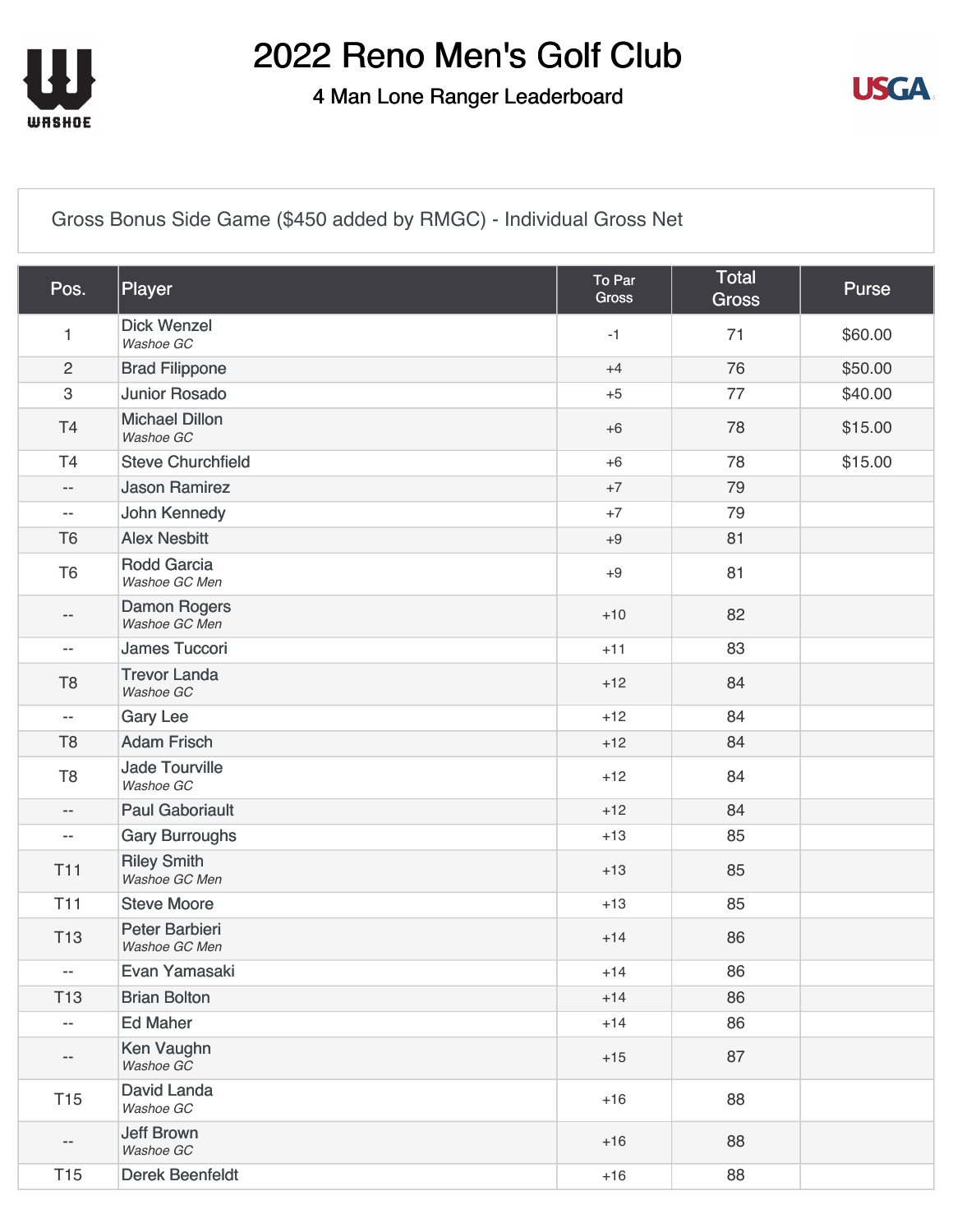



| <b>T15</b>               | <b>Steve Scheidig</b><br>Washoe GC                           | $+16$ | 88  |  |
|--------------------------|--------------------------------------------------------------|-------|-----|--|
| <b>T18</b>               | <b>Barry Roe</b><br>Washoe GC                                | $+17$ | 89  |  |
| <b>T18</b>               | Darryn Crawford                                              | $+17$ | 89  |  |
| 20                       | <b>Jack Bernard</b>                                          | $+19$ | 91  |  |
| $- -$                    | <b>Michael Dupont</b>                                        | $+19$ | 91  |  |
| $- -$                    | Donnie White<br>Washoe GC Men                                | $+19$ | 91  |  |
| $\qquad \qquad -$        | <b>Tony Wilson</b><br>Washoe GC Men                          | $+20$ | 92  |  |
| T <sub>21</sub>          | <b>Gari Willmer</b>                                          | $+20$ | 92  |  |
| T <sub>21</sub>          | <b>Peter Verhey</b><br>Washoe GC Men                         | $+20$ | 92  |  |
| 23                       | <b>Calder Chism</b>                                          | $+21$ | 93  |  |
| $- -$                    | <b>Donald White</b><br><b>Boulders Resort Golf Club, the</b> | $+21$ | 93  |  |
| 24                       | <b>Michael Theiss</b>                                        | $+22$ | 94  |  |
| $- -$                    | Dennis Flannigan                                             | $+22$ | 94  |  |
| --                       | <b>William Norton</b>                                        | $+23$ | 95  |  |
| $-\, -$                  | <b>Todd Rich</b>                                             | $+23$ | 95  |  |
| $-$                      | <b>Irv Gellman</b>                                           | $+24$ | 96  |  |
| --                       | <b>John Burkett</b><br>Washoe GC Men                         | $+24$ | 96  |  |
| $\overline{\phantom{m}}$ | <b>Robert Haenel</b>                                         | $+24$ | 96  |  |
| --                       | <b>Tim Ross</b><br>Washoe GC Men                             | $+24$ | 96  |  |
| $-$                      | <b>Ray Tidd</b>                                              | $+25$ | 97  |  |
| $\overline{\phantom{m}}$ | John Landa                                                   | $+25$ | 97  |  |
| 25                       | Lewis Olvera                                                 | $+25$ | 97  |  |
| $- -$                    | <b>Bruce Goodman</b>                                         | $+26$ | 98  |  |
| 26                       | <b>Scott Wilson</b>                                          | $+27$ | 99  |  |
| $- \, -$                 | <b>Bill Gates</b>                                            | $+27$ | 99  |  |
| 27                       | <b>Bill McKnight</b>                                         | $+28$ | 100 |  |
| $\overline{\phantom{m}}$ | John Cormie                                                  | $+30$ | 102 |  |
| $\overline{\phantom{m}}$ | <b>Terry Schumacher</b>                                      | $+30$ | 102 |  |
| $- -$                    | Donald Long                                                  | $+30$ | 102 |  |
| $- -$                    | <b>Jose Vizcarrondo</b>                                      | $+30$ | 102 |  |
| T <sub>28</sub>          | <b>Harvey Miller</b><br>Washoe GC Men                        | $+30$ | 102 |  |
| <b>T28</b>               | <b>Douglas See</b>                                           | $+30$ | 102 |  |
| $ -$                     | <b>Robert Hannah</b>                                         | $+33$ | 105 |  |
| $-\, -$                  | <b>Robert Stults</b>                                         | $+33$ | 105 |  |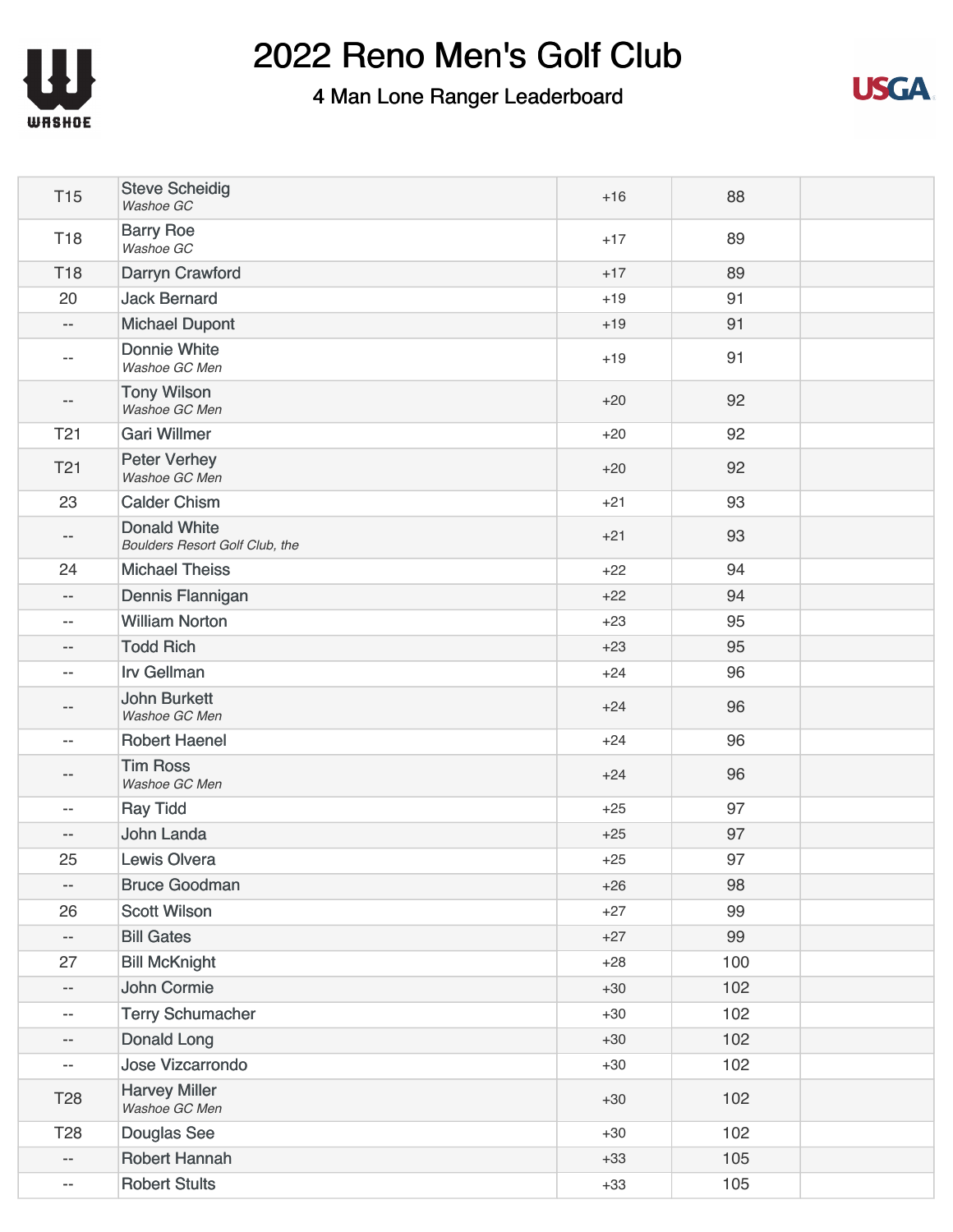



| 30                              | James Bedard              | $+35$ | 107 |  |
|---------------------------------|---------------------------|-------|-----|--|
| 31                              | Ron Rash<br>Washoe GC Men | $+36$ | 108 |  |
| $- -$                           | <b>Ray Carter</b>         | $+39$ | 111 |  |
| Total Purse Allocated: \$180.00 |                           |       |     |  |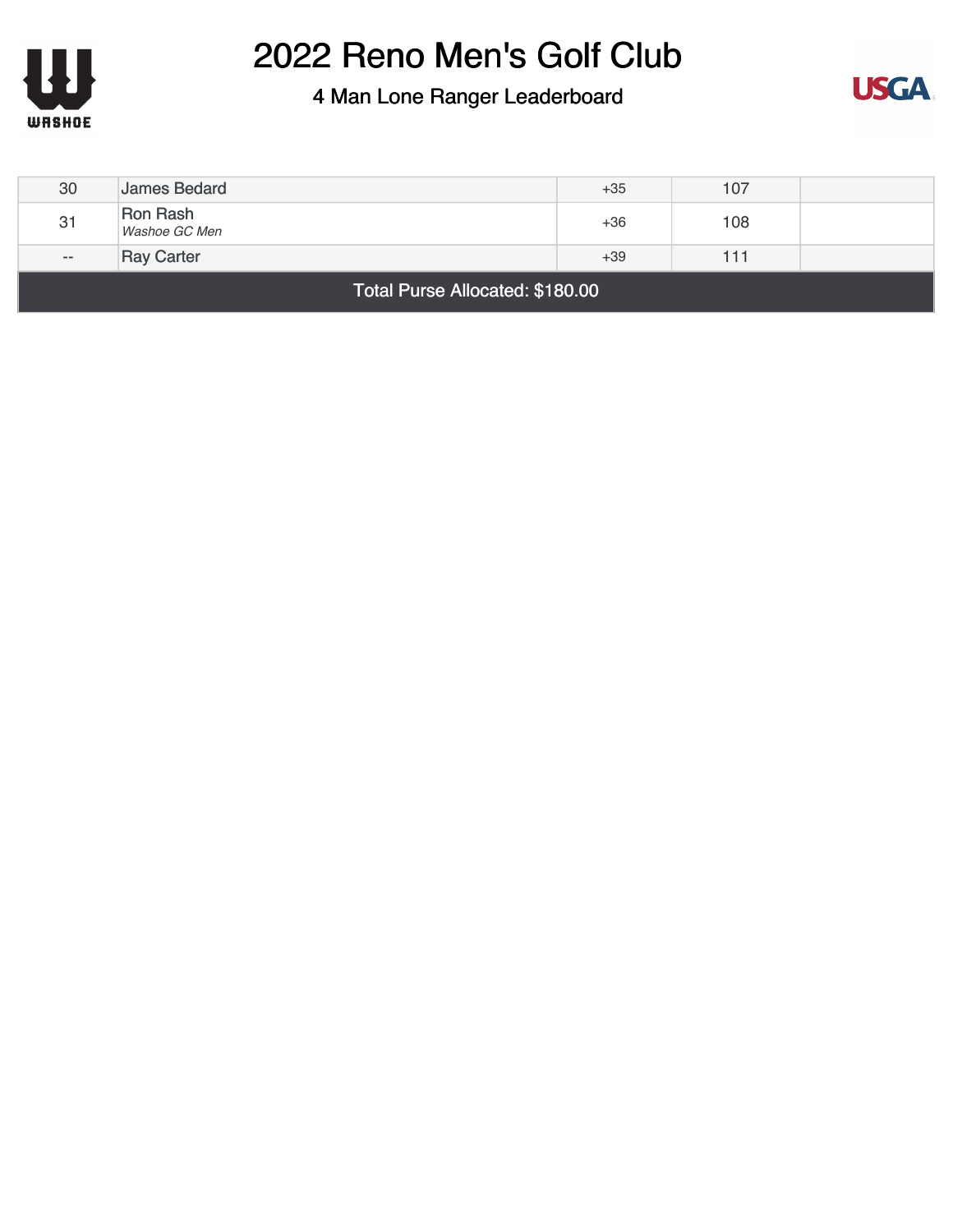

4 Man Lone Ranger Leaderboard



[Net Bonus Side Game \(\\$450 added by RMGC\) - Individual Gross Net](https://static.golfgenius.com/v2tournaments/8575546830354406428?called_from=&round_index=6)

| Pos.                     | Player                               | To Par<br><b>Net</b> | <b>Total</b><br><b>Net</b> | <b>Purse</b> |
|--------------------------|--------------------------------------|----------------------|----------------------------|--------------|
| 1                        | <b>Gary Lee</b>                      | $-7$                 | 65                         | \$60.00      |
| $\sqrt{2}$               | <b>Donnie White</b><br>Washoe GC Men | $-5$                 | 67                         | \$50.00      |
| $\overline{\phantom{m}}$ | <b>Dick Wenzel</b><br>Washoe GC      | $-3$                 | 69                         |              |
| T <sub>3</sub>           | <b>James Tuccori</b>                 | $-3$                 | 69                         | \$35.00      |
| T <sub>3</sub>           | <b>John Kennedy</b>                  | $-3$                 | 69                         | \$35.00      |
| T <sub>5</sub>           | Ken Vaughn<br>Washoe GC              | $-1$                 | 71                         | \$25.00      |
| T <sub>5</sub>           | <b>Jason Ramirez</b>                 | $-1$                 | 71                         | \$25.00      |
| T <sub>5</sub>           | <b>Paul Gaboriault</b>               | $-1$                 | 71                         | \$25.00      |
| 8                        | <b>Ed Maher</b>                      | $\mathsf E$          | 72                         |              |
| T <sub>9</sub>           | <b>Damon Rogers</b><br>Washoe GC Men | $+1$                 | 73                         |              |
| T <sub>9</sub>           | <b>Gary Burroughs</b>                | $+1$                 | 73                         |              |
| T <sub>9</sub>           | Evan Yamasaki                        | $+1$                 | 73                         |              |
| $-$                      | <b>Michael Dillon</b><br>Washoe GC   | $+1$                 | 73                         |              |
| T <sub>9</sub>           | <b>Irv Gellman</b>                   | $+1$                 | 73                         |              |
| T <sub>9</sub>           | <b>Bill Gates</b>                    | $+1$                 | 73                         |              |
| T <sub>9</sub>           | <b>Tony Wilson</b><br>Washoe GC Men  | $+1$                 | 73                         |              |
| <b>T15</b>               | <b>Ray Tidd</b>                      | $+2$                 | 74                         |              |
| <b>T15</b>               | <b>Jeff Brown</b><br>Washoe GC       | $+2$                 | 74                         |              |
| $-$                      | <b>Alex Nesbitt</b>                  | $+2$                 | 74                         |              |
| <b>T15</b>               | <b>Michael Dupont</b>                | $+2$                 | 74                         |              |
| T <sub>15</sub>          | <b>John Burkett</b><br>Washoe GC Men | $+2$                 | 74                         |              |
| $\overline{\phantom{a}}$ | <b>Brian Bolton</b>                  | $+3$                 | 75                         |              |
| $\overline{\phantom{a}}$ | <b>Brad Filippone</b>                | $+3$                 | 75                         |              |
| $- -$                    | <b>Junior Rosado</b>                 | $+3$                 | 75                         |              |
| 19                       | Dennis Flannigan                     | $+3$                 | 75                         |              |
| T20                      | <b>William Norton</b>                | $+4$                 | 76                         |              |
| --                       | Peter Barbieri<br>Washoe GC Men      | $+4$                 | 76                         |              |
| --                       | <b>Trevor Landa</b><br>Washoe GC     | $+4$                 | 76                         |              |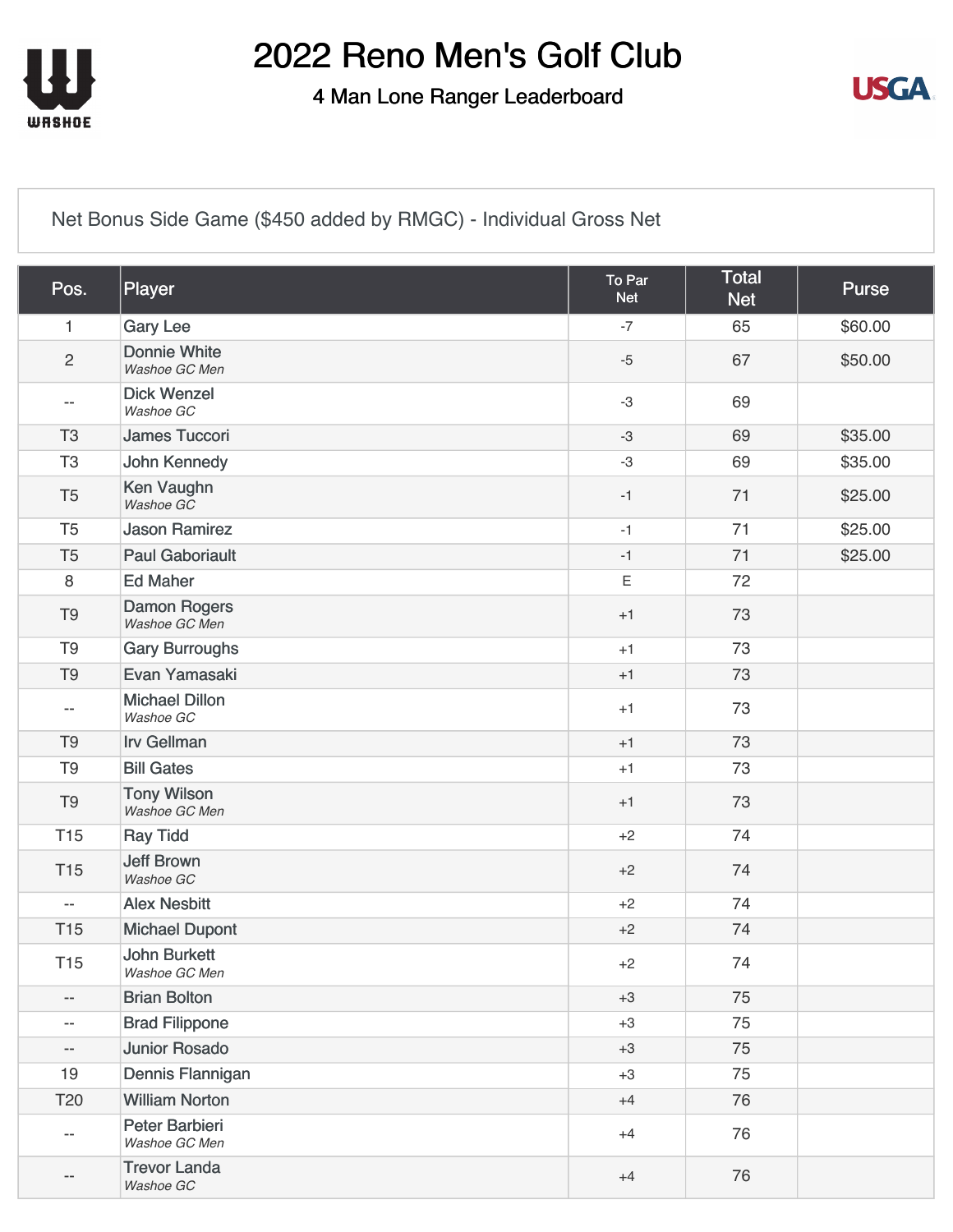



| T20                      | <b>Todd Rich</b>                                      | $+4$  | 76 |  |
|--------------------------|-------------------------------------------------------|-------|----|--|
| $\qquad \qquad -$        | <b>Rodd Garcia</b><br>Washoe GC Men                   | $+4$  | 76 |  |
| T <sub>20</sub>          | <b>Tim Ross</b><br>Washoe GC Men                      | $+4$  | 76 |  |
| $\overline{\phantom{m}}$ | <b>Adam Frisch</b>                                    | $+5$  | 77 |  |
| $\overline{\phantom{m}}$ | <b>Derek Beenfeldt</b>                                | $+5$  | 77 |  |
| --                       | <b>Jade Tourville</b><br>Washoe GC                    | $+5$  | 77 |  |
| $\overline{\phantom{m}}$ | <b>Steve Churchfield</b>                              | $+5$  | 77 |  |
| $- -$                    | <b>Riley Smith</b><br>Washoe GC Men                   | $+5$  | 77 |  |
| <b>T23</b>               | <b>Jose Vizcarrondo</b>                               | $+5$  | 77 |  |
| T <sub>23</sub>          | <b>Bruce Goodman</b>                                  | $+5$  | 77 |  |
| $\overline{\phantom{m}}$ | <b>Steve Moore</b>                                    | $+5$  | 77 |  |
| <b>T23</b>               | <b>Donald White</b><br>Boulders Resort Golf Club, the | $+5$  | 77 |  |
| <b>T26</b>               | John Cormie                                           | $+6$  | 78 |  |
| T <sub>26</sub>          | John Landa                                            | $+6$  | 78 |  |
| $\overline{\phantom{m}}$ | <b>Barry Roe</b><br>Washoe GC                         | $+6$  | 78 |  |
| T <sub>26</sub>          | <b>Robert Haenel</b>                                  | $+6$  | 78 |  |
| $\overline{\phantom{a}}$ | <b>Michael Theiss</b>                                 | $+7$  | 79 |  |
| 29                       | <b>Donald Long</b>                                    | $+7$  | 79 |  |
| $\overline{\phantom{a}}$ | <b>Gari Willmer</b>                                   | $+7$  | 79 |  |
| $\overline{\phantom{a}}$ | <b>Steve Scheidig</b><br>Washoe GC                    | $+7$  | 79 |  |
| <b>T30</b>               | <b>Terry Schumacher</b>                               | $+8$  | 80 |  |
| <b>T30</b>               | <b>Robert Hannah</b>                                  | $+8$  | 80 |  |
| $\overline{\phantom{m}}$ | <b>Scott Wilson</b>                                   | $+9$  | 81 |  |
| $\overline{\phantom{a}}$ | <b>Darryn Crawford</b>                                | $+9$  | 81 |  |
| 32                       | <b>Robert Stults</b>                                  | $+9$  | 81 |  |
| $\overline{\phantom{a}}$ | <b>James Bedard</b>                                   | $+10$ | 82 |  |
| $\overline{\phantom{m}}$ | <b>Peter Verhey</b><br>Washoe GC Men                  | $+10$ | 82 |  |
| $-\, -$                  | David Landa<br>Washoe GC                              | $+11$ | 83 |  |
| $\overline{\phantom{a}}$ | <b>Bill McKnight</b>                                  | $+11$ | 83 |  |
| $-\!$ $\!-$              | <b>Jack Bernard</b>                                   | $+13$ | 85 |  |
| $\overline{\phantom{m}}$ | <b>Harvey Miller</b><br>Washoe GC Men                 | $+13$ | 85 |  |
| $\overline{\phantom{a}}$ | Douglas See                                           | $+13$ | 85 |  |
| --                       | <b>Calder Chism</b>                                   | $+14$ | 86 |  |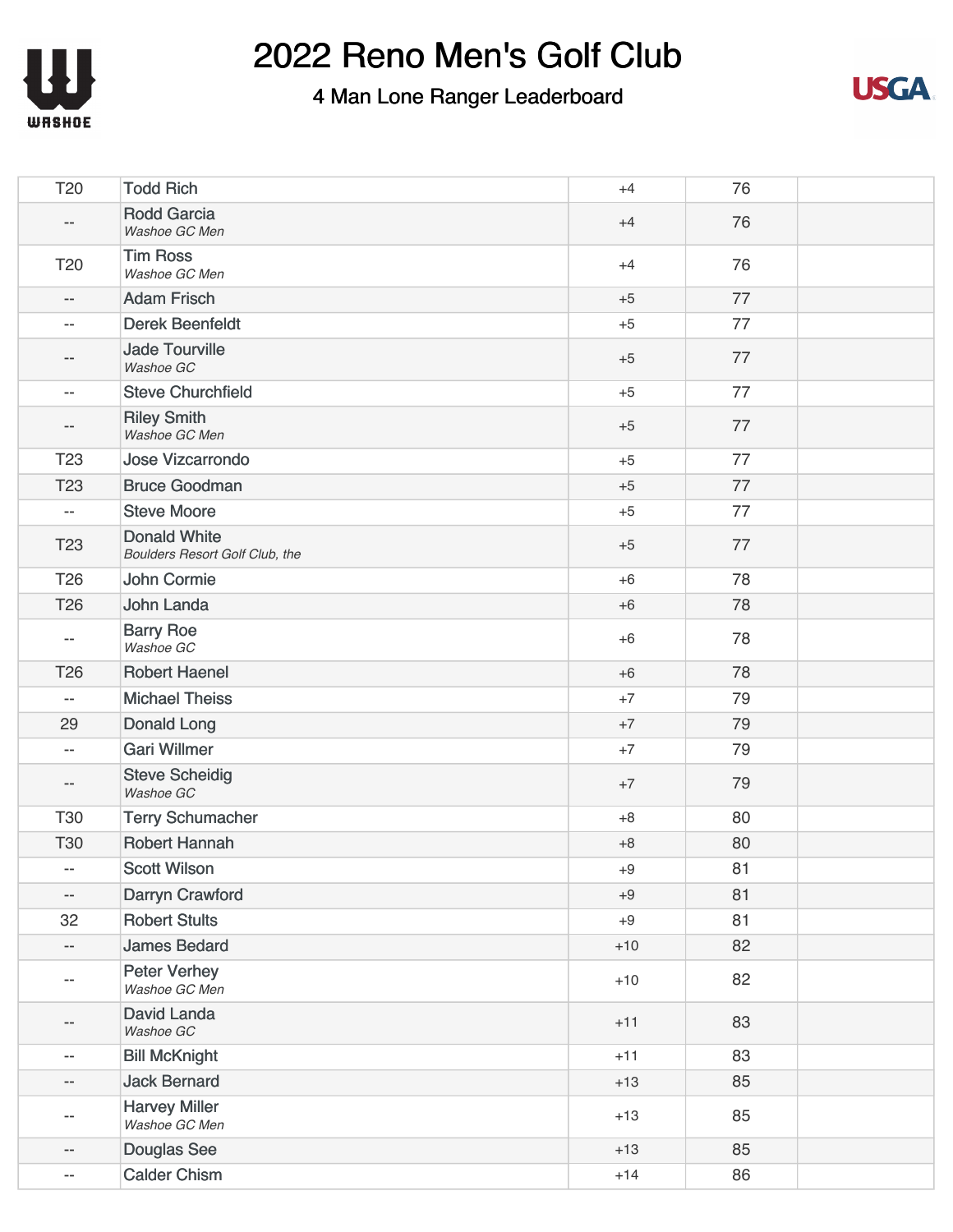



| $- -$                           | <b>Lewis Olvera</b>       | $+15$ | 87 |  |
|---------------------------------|---------------------------|-------|----|--|
| 33                              | <b>Ray Carter</b>         | $+17$ | 89 |  |
| $- -$                           | Ron Rash<br>Washoe GC Men | $+21$ | 93 |  |
| Total Purse Allocated: \$255.00 |                           |       |    |  |